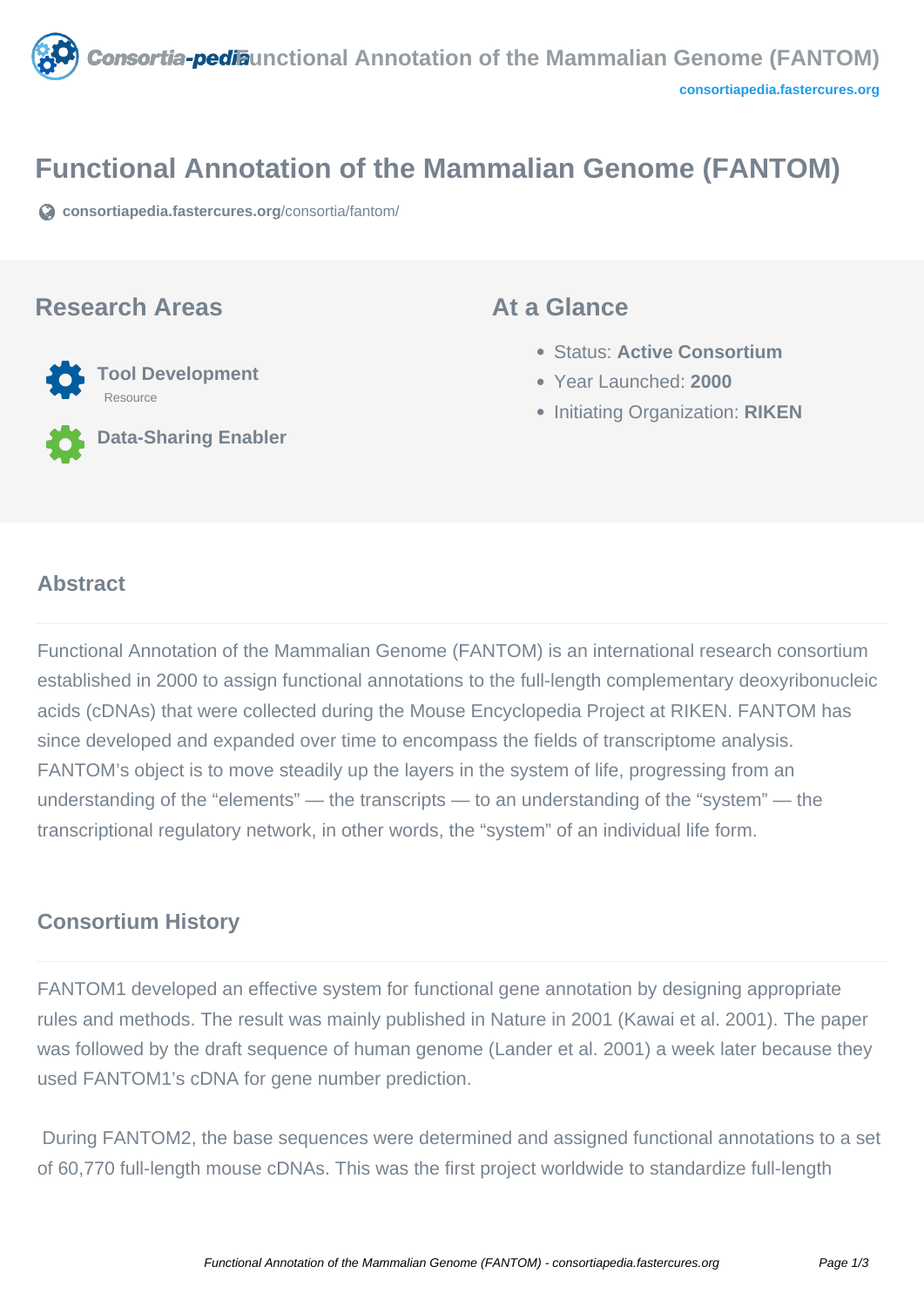## **Consortia-pedia**unctional Annotation of the Mammalian Genome (FANTOM) **[consortiapedia.fastercures.org](http://consortiapedia.fastercures.org/)**

mammalian cDNAs. The research was published in a special issue of Nature on the decoding of the mouse genome in 2002 (Okazaki et al. 2002).

 FANTOM3 utilized a new technology, CAGE, to reveal that more than 63 percent of the genome instead of the known approximately 1.5 percent fraction of protein-coding exons — is transcribed as ribonucleic acid (RNA). The project confirmed the existence of more than 23,000 noncoding RNAs (ncRNAs) and that greater than 73 percent of the transcriptional units show sense-antisense transcription. This work was published in two papers in the "RNA special issue" of Science in 2005 (Carninci et al. 2005; Katayama et al. 2005).

 FANTOM4 used deepCAGE to monitor the dynamics of transcription start site (TSS) usage during a time course of monocytic differentiation. The expression levels from each promoter and transcription factor (TF) binding site predictions were then used to build a transcriptional regulatory network model (Suzuki et al. 2009). Additionally, transcription initiation RNAs, the expression of the "repeatome," and an atlas of combinatorial TF regulation were published in FANTOM4.

 FANTOM5 (in progress) is expanding the efforts made in FANTOM3 and 4 and aims to generate a map of the majority of human promoters and comparative transcriptional regulatory network models of each cellular state. To achieve this, the project is using deepCAGE sequencing on the Heliscope true single molecule sequencer on RNA isolated from every major human organ, more than 200 cancer cell lines, 30 time courses of cellular differentiation, mouse developmental time courses, and more than 200 primary cell types.

 FANTOM6 (in planning stages) is a worldwide collaborative project aiming at identifying all functional elements in mammalian genomes. FANTOM6's goal is to systematically elucidate the function of long ncRNAs in the human genome.

# **Data Sharing**

FANTOM data resources are available on the website.

# **Impact/Accomplishment**